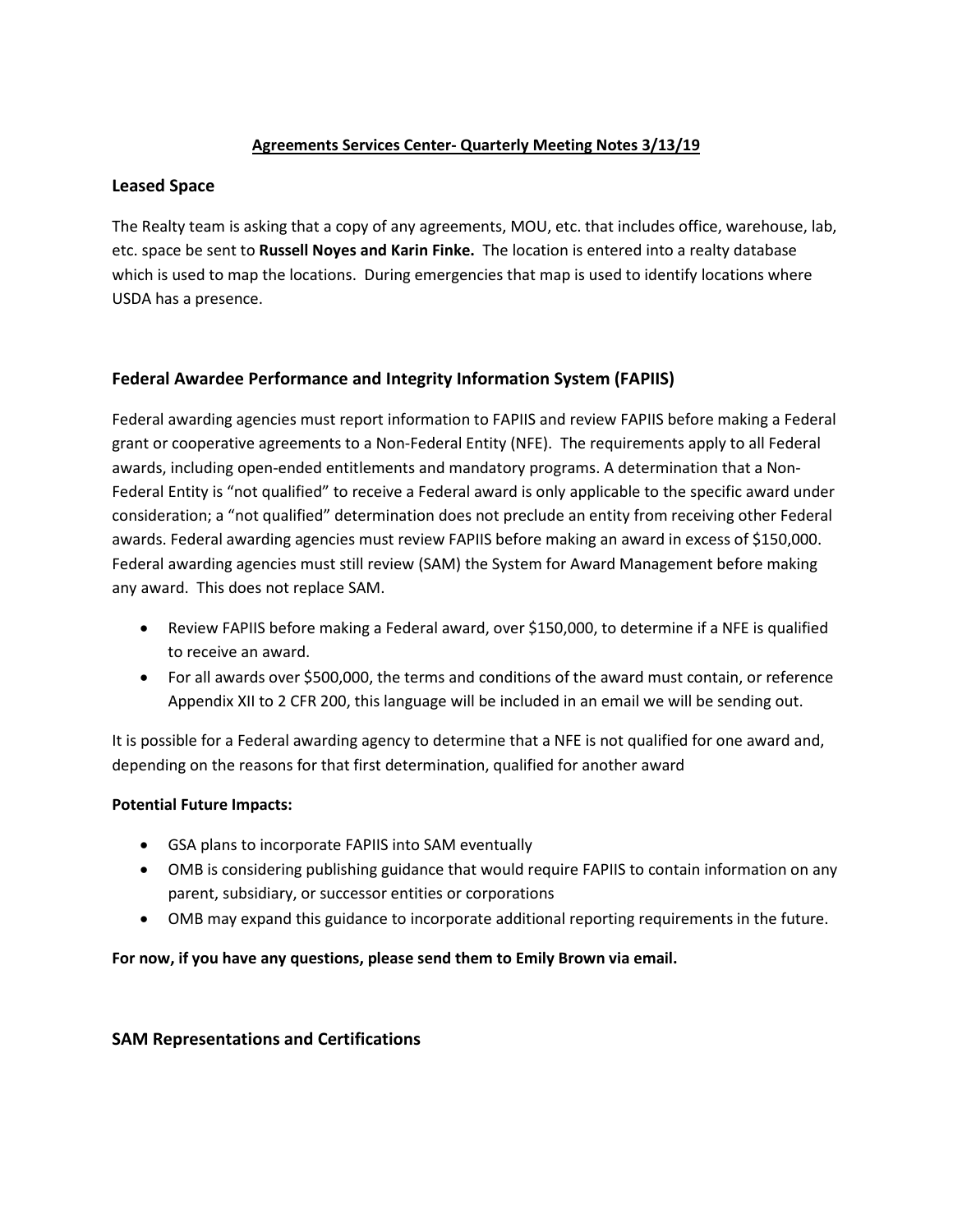OMB Memo 18-24, Strategies to Reduce Grant Recipient Reporting Burden, directs federal agencies to centralize a place for housing certifications and representations that recipients are required to complete for federal financial assistance awards.

As a result, starting in Feb. of 2019-2020, as recipients perform their annual update to their SAM.gov registration, they will be able to certify in their SAM record that they are compliant with laws and regulations that govern agreements (similar to what is on the SF-424B.) This new process will eliminate several of the forms APHIS currently requires, including

- Standard Form 424B, Assurances for Non-Construction
- Representations Regarding Felony Corporation and Tax Delinquent Status for Corporate Applicants (AD-3030)
- Assurance Regarding Felony Conviction or Tax Delinquent Status for Corporate Applicants (AD-3031)

During the transition between now and February 2020, OCFO stated that the safe route would be to still collect the forms until February 2020 when all recipients will have updated their SAM registration. Therefore, APHIS will continue to utilize the following forms during the transition: SF-424B, AD-3030 and AD-3031, as appropriate.

Early in calendar year 2020, the ASC will send the agreements community any new language needing to be included in opportunities. We will also send out notification of any amendments made to our standard Terms and Conditions and we will update our policy manual and ASC website, as appropriate.

## **MOU PLG Project**

The ASC is working with program representations on a PLG project titled: OneAPHIS MOU Approach. The project goal is to develop a comprehensive MOU inventory across APHIS and share knowledge of what MOUS are in existence. Part of this project is to validate what we currently have in ACMS and determine which MOUs are still active and which are no longer in existence.

In the past, we advised that agreements that expired be left in ACMS as active. Because of this MOU project and the need to run reports on only current MOUs, we have decided that any MOUs that are no longer current should be marked Inactive in ACMS. Please assist the program representative working on this project to go in and make the change so we can report on current MOUs only.

**APHIS Round 2 Enhancements**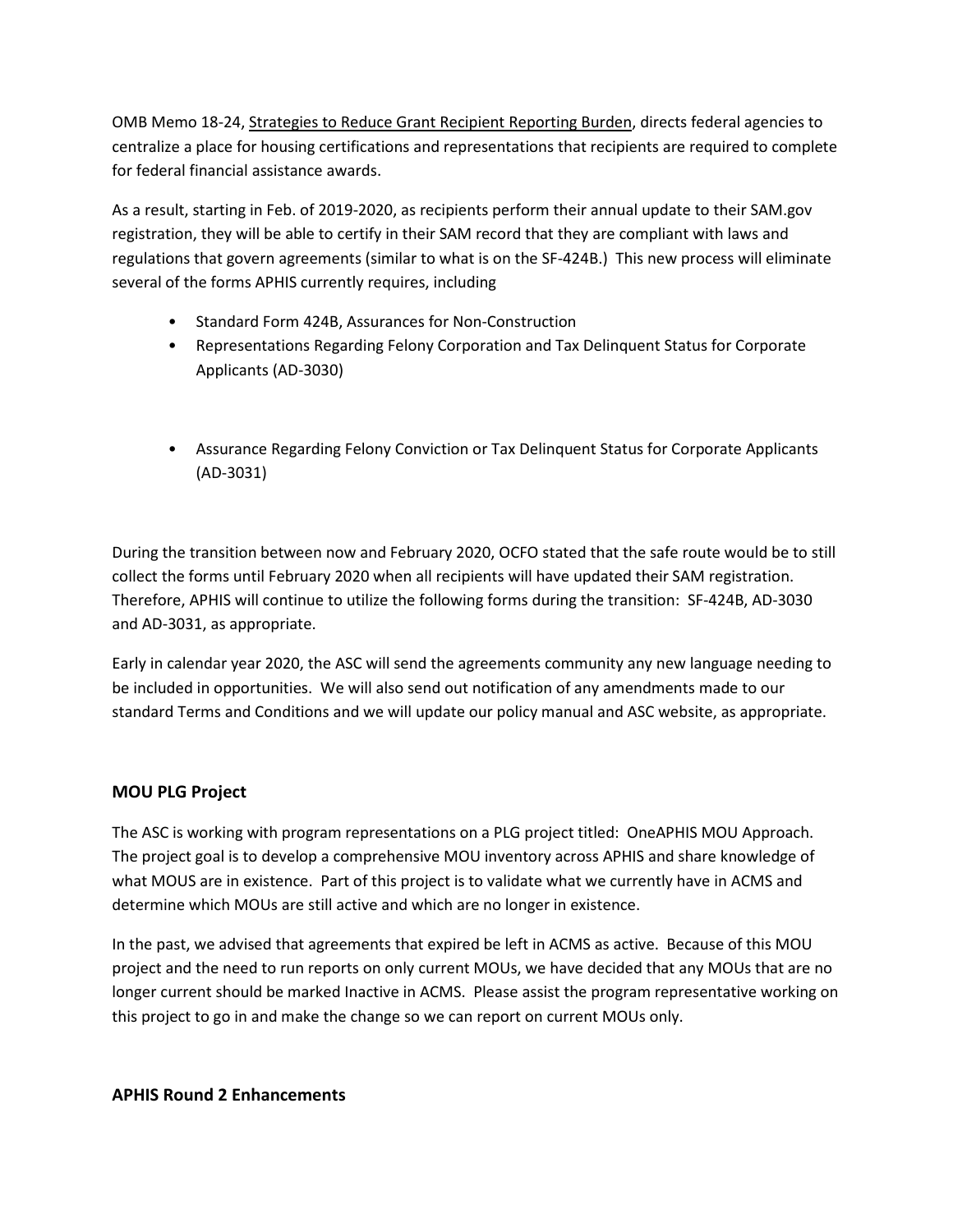- FAIN Search This enhancement has remedied the issue of having to search FAIN numbers with all upper case letters in CRM. You can now search with upper or lower case letters.
- Indemnities This enhancement customized the agreement screen to remove any/all fields and attachments that are not required when entering indemnities. This will allow for a more streamline approach for this instrument type and reduce administrative burden for those entering the information into eFG. MN is currently the main group that are entering indemnities so they are the only program set up for this instrument type in eFG. If/when other programs need this enhancement, they would contact ASC and an AGMO would add the appropriate information to the program.
- ALT NICRA Rate/Indirect Cost Budget Line Item These are two different enhancements.
	- $\circ$  We created a new field on the main agreement screen called ALT NICRA Rate. This is an alpha/numeric field with a 20 character maximum. We developed this field for the purpose of being able to add multiple NICRA rates if applicable, or simply the word "Multiple" or "Various". And also to assist with the issue we've had with the regular NICRA Rate box which when used produces a percentage calculation in the budget line item area. The percentage calculation has not been working correctly and has caused issues with rounding amounts that inflate the dollar amounts. This field along with the NICRA Rate field are each designed to populate on the award face sheet. The system was designed to check the ALT NICRA Rate box first, if there is data it will populate that. If there is no data, it will then revert back to the regular NICRA Rate field and populate what is entered there. It is important to note, you will now be required to enter a rate(s) in one of the two NICRA rate fields as it is required to have this information included on the award face sheet. Please see 2 CFR Part 200.210 (15) Information Contained in a Federal Award.
	- o We created a new budget line item titled "Indirect Cost". This line item will allow you to put in an indirect cost dollar amount and avoid the previous issue of the percentage calculation. Please note, if you choose to use this item, it will require you to apply claim amounts accordingly. Each program can decide if they want to make this part of their business process.
- Delegation of Authority This enhancement was developed to assist in situations where the delegated signatory has access to eFG, but the actual signatory does not. We needed a way to capture this information in eFG. How it works, is that we create a contact in eFG that is the official signatory, for this example we will use Kevin Shea for the OA program. We include a title in that contact that says "On behalf of the Administrator". The eFG delegated signatory is Michael Peranio, he will be the one that pushes the button in eFG. The current business process is to obtain a pen/ink signature from Kevin, upload it into eFG, then Michael will approve/sign, and the award face sheet that is generated by the system will reflect the wording "On behalf of the Administrator". This enhancement will not apply across the board. If all of the official signatories for your program/office have access in eFG, you would not need this functionality. It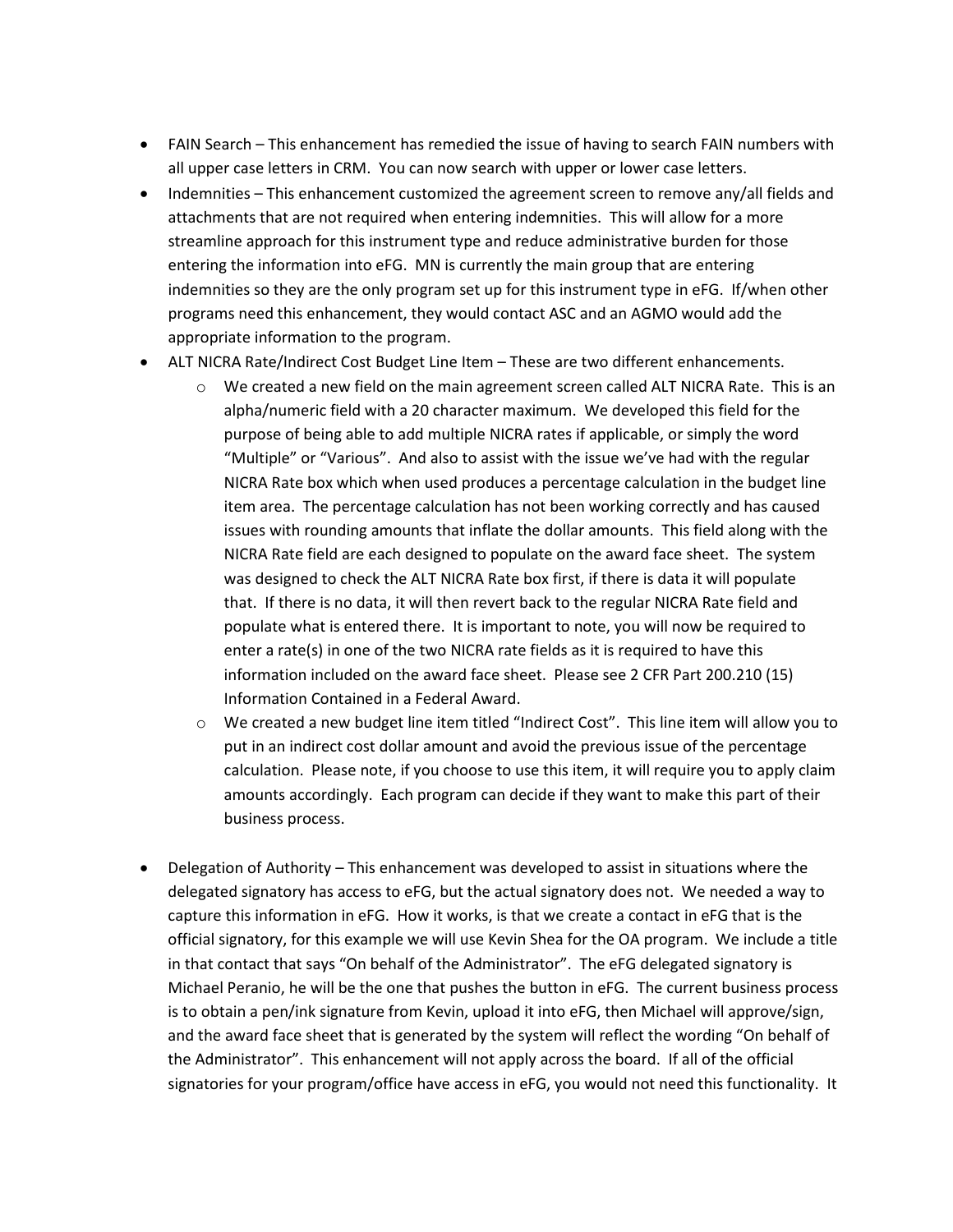will be up to each program to notify ASC if this applies to them and we will assist in setting up the program.

• Future rollouts for other agreement types to come, no estimated date.

#### **Section 508 of the Rehabilitation Act of 1973**

The purpose of section 508 of the Rehabilitation Act of 1973, as amended (29 U.S.C. 794d), is that it requires that when Federal agencies develop, procure, maintain, or use electronic and information technology, Federal employees with disabilities have access to and use of information and data that is comparable to the access and use by Federal employees who are not individuals with disabilities, unless an undue burden would be imposed on the agency. Section 508 also requires that individuals with disabilities, who are members of the public seeking information or services from a Federal agency, have access to and use of information and data that is comparable to that provided to the public who are not individuals with disabilities, unless an undue burden would be imposed on the agency.

Back in November, ASC was contacted by PPQ regarding specific Section 508 language that is to be included for those cooperative agreements that provide funding for technology solutions for government use (databases, websites, electronic newsletters, etc.). We were told that language has to appear in the work plan for a cooperative agreement, as it is primarily for notification purposes to inform companies/organizations of these requirements when they are considering doing business with the government.

This also makes us wonder if the other APHIS programs are aware of this requirement and if so how the language is being included in a cooperative agreement. ASC continues having discussions with IT to determine the appropriate place the language should be included and we will provide guidance to the agreements community once decisions have been made.

**If anyone is already including this requirement in their agreements, please reach out to Tammie Long via email.** 

#### **Closeout Report**

We have started running eFG reports for agreements eligible for closeout and plan to disseminate to the agreements community to assist with timely closeouts. Closeouts should be completed no later than one year after all required final reports have been submitted per 2 CFR 200.343. As a suggestion, it would be easiest to start with closeouts for agreements that have a zero balance, because they do not require the additional documentation that deobligations do.

Attached are the closeout report and deobligation policy, for your reference.

The closeout report will be ran next on May 15<sup>th</sup>, 2019.